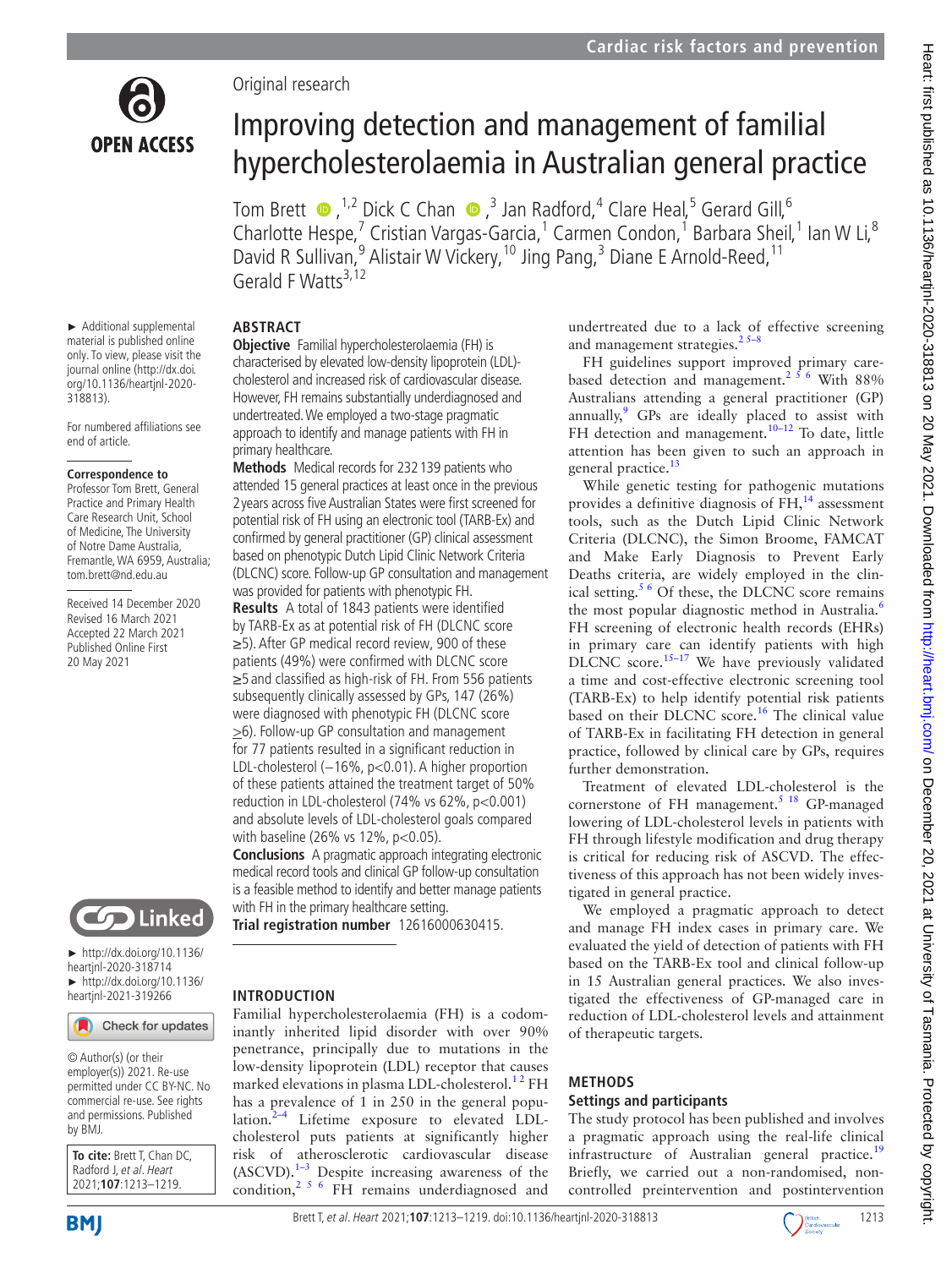# **Cardiac risk factors and prevention**

study to investigate the effectiveness of a two-stage screening programme on the detection and follow-up management of FH in general practice. The study was conducted between 2016 and 2020 in 15 general practices: 5 in Western Australia (WA); 5 in New South Wales (NSW)—1 withdrew prior to completion; 3 in Queensland (QLD); 1 in Victoria (VIC) and 2 in Tasmania (TAS). Eligible practices were Royal Australian College of General Practitioners accredited, used Best Practice software (ie, SNOMED coding system for recording clinical encounters),  $19$  expressed interest in the research topic and included GPs, practice nurses (PNs) and managers willing to be trained and perform DLCNC assessment. The TARB-Ex data extraction tool, validated to operate on Best Practice software, uses an in-built algorithm that corrects LDL-cholesterol levels among patients on lipid-lowering medications (statins with or without ezetimibe).<sup>[16](#page-6-6)</sup>

## **Study procedure**

The study protocol included four major steps, namely education and training, electronic screening and clinical assessment, follow-up consultation and management as well as patient and public involvement. Full details are available as [online supple](https://dx.doi.org/10.1136/heartjnl-2020-318813)[mental file.](https://dx.doi.org/10.1136/heartjnl-2020-318813)

## **Statistical analysis**

Statistical analyses were performed using SPSS V.25 (IBM, Armonk, New York, USA). Descriptive analyses are presented as mean $\pm$ SD or number (%) where applicable. We used Shapiro-Wilk test to determine whether variables were normally distributed. Clinical and biochemical variables between patients who completed and did not complete the follow-up consultation and management were compared using independent t-test or  $\chi^2$  test. Yields of patients identified with FH were described as the number of patients required to detect one new case at different stages in the screening process. Effects of GP management on plasma LDL-cholesterol between baseline (the closest treated/untreated LDL-cholesterol level to the first consultation) and lowest follow-up LDL-cholesterol following GP consultation(s), were recorded and compared using Wilcoxon signedrank test. We carried out mixed model repeated measures analysis to test whether the changes in plasma LDL-cholesterol during follow-up period was significant. Changes in proportion of patients reaching LDL-cholesterol targets between baseline and follow-up were compared using McNemar's test. Statistical significance was defined as  $p < 0.05$ .

## **RESULTS**

## **TARB-Ex screening and medical record review**

[Figure](#page-1-0) 1 shows patient flow for TARB-Ex screening, manual record review, clinical assessment and follow-up consultations. A total of 232139 patients (minimum one visit in past 2years) attended the practices over study period. Of these, 67932 patients (29%) were identified by TARB-Ex with a recorded LDL-cholesterol measurement. A total of 1843 patients had DLCNC score  $\geq$ 5 and classified as potential risk of FH. The prevalence of patients at potential risk was 1:126 of total patients (0.79%) and 1:37 for the subgroup of patients (2.7%) with a cholesterol measurement (1843 out of 232139 patients and 67932 patients, respectively). Of 1843 patients with manual medical record reviews by GPs, 900 (49%) were confirmed with DLCNC score  $\geq$ 5 and classified as high-risk. The prevalence of patients at high-risk of FH was 1:256 of total patients and 1:75 for the subgroup of patients with a cholesterol level recorded (900 out of 232139 patients and 67932 patients, respectively).



<span id="page-1-0"></span>**Figure 1** Flow diagram for TARB-Ex screening, medical record review, clinical assessment and follow-up consultation. DLCNC, Dutch Lipid Clinic Network Criteria; FH, familial hypercholesterolaemia; LDL, lowdensity lipoprotein.

# **Clinical assessment of potential cases of FH**

A total of 678 patients with high-risk, potential FH (75%) with DLCNC score  $\geq$ 5 were invited to attend a GP review. The remaining 222 patients (25%) were unable to be contacted. Of the 678 high-risk patients, a detailed clinical assessment was undertaken by GPs on 556 patients, while 122 patients did not attend. A total of 147 patients with DLCNC score  $\geq$ 6 were diagnosed as phenotypic FH.

# **Yields of identifying patients with FH**

[Figure](#page-2-0) 2 shows yields of 147 patients identified with phenotypic FH at different stages in the study. The yield was 1 in 462 from patients with cholesterol measurement (0.2%) and 1 in 13 from those at potential risk as screened by TARB-Ex (8.0%). GP medical record review identified/classified one new case of FH for every six patients at high-risk (16%) while clinical assessment identified one new case for every four patients who attended GP review (26%).

## **Follow-up consultation and management**

A total of 133 patients with phenotypic FH consented to the study ([figure](#page-1-0) 1). These included 96 newly diagnosed index cases from TARB-Ex screening, 27 patients with existing FH and 10 patients with incidental FH diagnosis (new cases to the practice and/or identified by GP clinical assessment via usual care,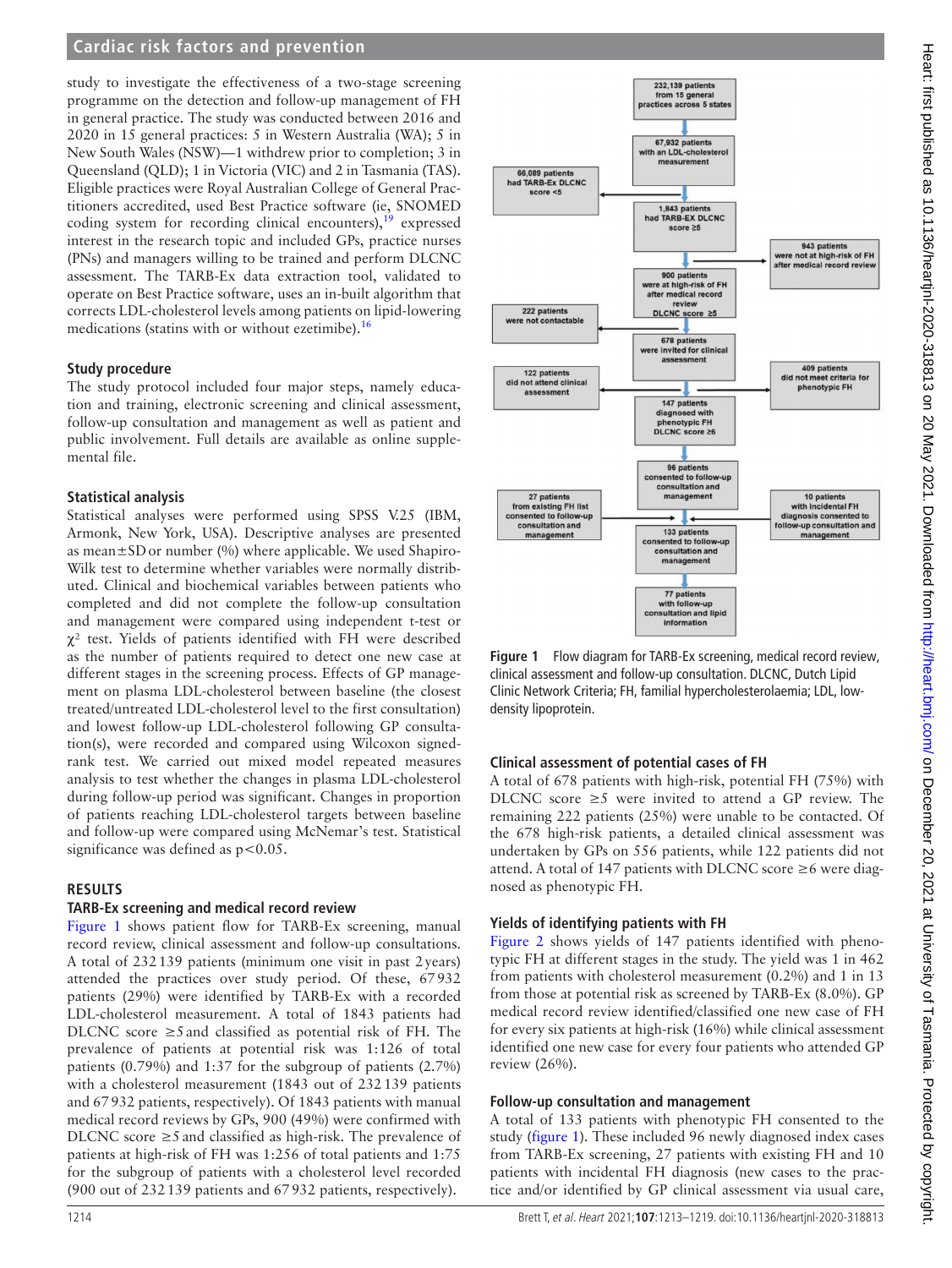



<span id="page-2-0"></span>**Figure 2** Yield of detection of 147 patients with phenotypic familial hypercholesterolaemia. FH, familial hypercholesterolaemia; GP, general practitioner.

not through initial TARB-Ex extraction). All consented patients were invited to join the FH Australasia (FHAN) Registry with 106 included by 30 November 2020.

[Table](#page-2-1) 1 shows baseline clinical and biochemical characteristics of the 133 patients. They were on average middle-aged, overweight, normotensive and mildly hypercholesterolaemic. 58 patients (44%) had at least one clinical CVD event while 113 (85%) had a family history of premature coronary artery disease (CAD). A total of 71 patients (53%) were current  $(n=19)$  or ex-smokers  $(n=52)$ . A total of 87 patients were on statin alone (65%), 7 on ezetimibe alone (5.3%) and 25 on both (19%). The average equivalent dose of atorvastatin was  $50.9 \pm 26.4$  mg/day. The percentage of patients attaining treatment target of 50% reduction in LDL-cholesterol from their highest LDL-cholesterol prior to treatment was 65%. The percentage achieving the absolute target of LDL-cholesterol recommended was 16% (<2.6 mmol/L and <1.8 mmol/L for primary and secondary prevention, respectively). $^{18}$  $^{18}$  $^{18}$ 

From 133 consented patients, 77 attended minimum 1 follow-up GP consultation and had LDL-cholesterol measurement. The remaining 56 patients did not complete the study either failing to attend follow-up consultations  $(n=29)$  and/ or had no follow-up lipid profile (n=44). There were no significant differences in clinical and biochemical variables between the two groups at recruitment ([table](#page-2-1) 1). Of the 77 patients, 48 had minimum 2 follow-up consultations and 28 had three. The average follow-up period was  $221 \pm 44$  days. A total of 359 first-degree or second-degree relatives were identified from 77 FH index cases (ie, 4.7 relatives/case), as needing cascade screening.

During follow-up, 28 patients (36%) commenced statin therapy  $(n=5)$  or changed to higher dose of existing statin  $(n=22)$ or received higher potency statin (n=1). The corresponding equivalent dose of atorvastatin increased from 34.3 mg/day to 61.1 mg/day. A total of 20 patients (26%) received GP advice to modify lifestyle factors and 4 (5.2%) required specialist referral. Patients failing to attain LDL-cholesterol target at baseline (50% LDL-cholesterol reduction) were more likely to receive higher intensity treatment than those reaching treatment target (50% vs  $29\%$ ,  $p=0.09$ ; however, this did not reach significance. Among 11 patients receiving GP lifestyle advice alone, plasma concentrations of total cholesterol  $(6.2 \pm 0.6 \text{ mmol/L} \text{ vs } 5.8 \pm 0.5 \text{ mmol/L})$ 

<span id="page-2-1"></span>**Table 1** Baseline clinical and biochemical characteristics of the 133 patients with phenotypic familial hypercholesterolaemia

|                                                     | Total*          | With<br>follow-up | Without<br>follow-up |
|-----------------------------------------------------|-----------------|-------------------|----------------------|
| Number of participants                              | 133             | 77                | 56                   |
| Age                                                 | $61.4 + 13.9$   | $60.8 + 12.2$     | $62.4 + 15.9$        |
| Male gender, n (%)                                  | 51(38.3)        | 32 (41.6)         | 19 (33.9)            |
| Caucasian ethnicity, n (%)                          | 125 (93.9)      | 71 (92.2)         | 54 (96.4)            |
| Weight, kg                                          | $81.4 \pm 18.5$ | $82.4 \pm 20.1$   | $79.9 \pm 15.8$      |
| Body mass index, kg/m <sup>2</sup>                  | $29.4 + 7.2$    | $29.1 + 6.1$      | $29.9 + 8.7$         |
| Systolic blood pressure, mm Hq                      | $130 \pm 16.8$  | $128 + 16.8$      | $132 \pm 15.2$       |
| Diastolic blood pressure, mm Hq                     | $75.5 \pm 11.3$ | $74.8 + 11.2$     | $76.6 \pm 11.4$      |
| Personal history of ASCVD                           | 58 (43.6)       | 30(39.0)          | 28 (50.0)            |
| Family history of ASCVD                             | 113 (85.0)      | 68 (88.3)         | 45 (80.4)            |
| Tendon xanthomas                                    | 2(1.5)          | 2(2.6)            | 0(0)                 |
| Arcus cornealis                                     | 11(8.3)         | 9(11.7)           | 2(3.6)               |
| Smoking (19 current and 52 ex-<br>smokers)          | 71 (53.4)       | 43 (55.8)         | 28 (50.0)            |
| Type 2 diabetes                                     | 9(6.8)          | 6(7.8)            | 3(5.4)               |
| Obesity (body mass index $>$ 30 kg/m <sup>2</sup> ) | 42 (31.5)       | 24 (31.2)         | 18 (32.1)            |
| Shared care with specialists                        | 30 (22.6)       | 21(27.2)          | 9(16.1)              |
| On statin                                           | 115 (86.5)      | 67(87.0)          | 48 (85.7)            |
| On ezetimibe                                        | 33 (24.8)       | 68 (24.7)         | 14 (25.0)            |
| Phenotypic DLCNC score                              | $7.7 + 1.9$     | $7.8 + 2.1$       | $7.5 + 1.7$          |
| Triglyceride, mmol/L                                | $1.7 + 0.9$     | $1.7 + 0.9$       | $1.7 + 1.0$          |
| Total cholesterol, mmol/L                           | $6.1 \pm 2.0$   | $6.3 + 2.1$       | $5.7 \pm 1.9$        |
| HDL-cholesterol, mmol/L                             | $1.4 + 0.4$     | $1.4 + 0.4$       | $1.5 + 0.4$          |
| LDL-cholesterol, mmol/L                             | $3.9 + 1.9$     | $4.1 \pm 1.9$     | $3.5 \pm 1.8$        |
| Non-HDL-cholesterol, mmol/L                         | $4.6 + 1.9$     | $4.8 + 1.9$       | $4.2 \pm 1.8$        |
| Attainment LDL-cholesterol treatment targett        |                 |                   |                      |
| By 50% reduction                                    | 86 (64.7)       | 48 (62.3)         | 38 (67.9)            |
| By absolute concentration                           | 21 (15.9)       | 9(11.7)           | 12 (21.4)            |

Values represented as mean±SDor number (%).

\*There were no significant differences in clinical and biochemical variables between the two groups at recruitment; p>0.05 for all.

†Target absolute value of LDL-cholesterol refers to an absolute level of LDL-

cholesterol (ie, <2.6 mmol/L or <1.8 mmol/L for primary and secondary prevention.<sup>18</sup> ASCVD, atherosclerotic cardiovascular disease; DLCNC, Dutch Lipid Clinic Network Criteria; HDL, high-density lipoprotein; LDL, low-density lipoprotein.

and LDL-cholesterol  $(3.6\pm0.5 \text{ mmol/L vs } 3.4\pm0.4 \text{ mmol/L})$  did not significantly differ from baseline (p>0.05 for both).

[Figure](#page-3-0) 3 shows plasma concentration of total cholesterol, LDL-cholesterol, high-density lipoprotein (HDL)-cholesterol and triglycerides at baseline and after follow-up. There were significant reductions in plasma total cholesterol (−9.4%) and LDL-cholesterol (−16%) levels in patients with GP consultation/ management compared with baseline (p<0.01). Patients changed to higher dose of existing statin or receiving higher potency statin had greater reduction in LDL-cholesterol levels compared with those without  $(-24\% \text{ vs } -9.2\%, \text{ p} < 0.05;$ [figure](#page-3-1) 4). Of 77 patients who completed the study, 54 had one follow-up plasma LDL-cholesterol assessment, and 18 had 2 and 5 had 3 assessments. Using mixed model repeated measures analysis, the reduction in plasma LDL-cholesterol levels was significant during follow-up period (p<0.01). The individual changes in plasma LDL-cholesterol levels following GP consultation are shown in [online supplemental figure 1.](https://dx.doi.org/10.1136/heartjnl-2020-318813)

A higher proportion of patients achieved treatment target of 50% LDL-cholesterol reduction after receiving GP management (74% vs 62%, p<0.001). More GP-managed patients with FH attained the absolute levels of LDL-cholesterol target goals compared with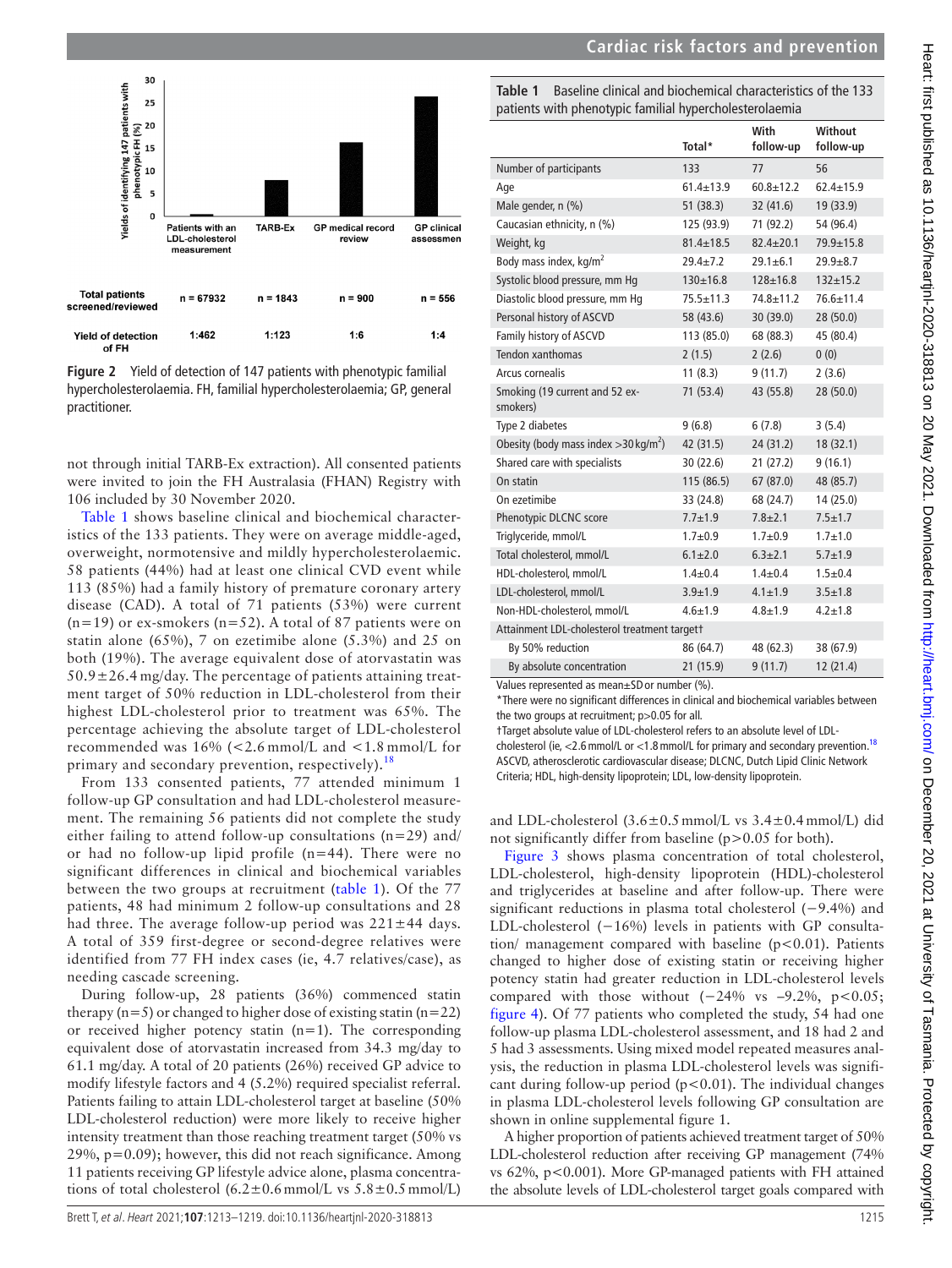# **Cardiac risk factors and prevention**



<span id="page-3-0"></span>**Figure 3** Plasma lipid concentrations in the 77 patients at baseline and after GP consultations. GP, general practitioner; HDL, high-density lipoprotein; LDL, low-density lipoprotein.

their baseline (26% vs 12%, p<0.05) [\(figure](#page-3-2) 5). More specifically, 15 patients with baseline LDL-cholesterol above treatment cut-off attained LDL-cholesterol target after follow-up consultation(s).

#### **DISCUSSION**

This study provides a pragmatic approach for improving the detection and management of FH in general practice. Using a two-stage process combining screening electronic data with subsequent clinical assessment, we diagnosed 147 patients with phenotypic FH from a total of 232139 patients attending 15 GP clinical practices across five Australian States. Importantly, GP management was effective in lowering LDL-cholesterol levels for patients at higher ASCVD risk.

#### **Previous studies**

Several approaches have attempted to detect patients with FH in primary care.<sup>[11 15–17 20–23](#page-6-9)</sup> including four studies employing



<span id="page-3-1"></span>**Figure 4** Percentages changes in plasma concentration of LDLcholesterol in patients with or without changing to a higher intensity statin LDL-cholesterol lowering treatment. \*Increased intensity of treatment refers to 28 patients started on stain therapy (n=5) or changed to a higher dose of existing stain (n=22) or received a higher potency statin (n=1) for LDL-cholesterol lowering. LDL, low-density lipoprotein.



<span id="page-3-2"></span>**Figure 5** Attainment of LDL-cholesterol by a 50% reduction from highest untreated level (A) and an absolute target value for primary and secondary prevention (B) in the 77 patients at baseline and after GP consultation. Baseline value refers to the closest treated/untreated LDL-cholesterol level to the first consultation. Target absolute value of LDL-cholesterol refers to an absolute level of LDL-cholesterol (ie, <2.6 mmol/L or  $<$ 1.8 mmol/L for primary and secondary prevention).<sup>[18](#page-6-8)</sup> GP, general practitioner; LDL, low-density lipoprotein.

electronic data extraction tools.[15–17 23](#page-6-5) Using combined computer-based and notes-based searches, Grey *et al* identified 9 new cases of phenotypic FH (DLCNC score >5) in single general practice of 12100 registered patients.[15](#page-6-5) Weng *et al* used FAMCAT, including nine diagnostic risk variables, to identify patients with high FH risk following clinical assessment using specific diagnostic criteria or genetic testing with a predictive accuracy of 86%.[23](#page-6-10) Using a SQL-based electronic screening tool (TARB-Ex), Troeung *et al* identified 32 patients at potential FH risk (DLCNC score  $>$  5) in one practice of 3708 active patients.<sup>[16](#page-6-6)</sup> Kirke *et al* used data extraction software (Canning Tool) to screen for patients with FH indicators in 2 regional practices of 41100 EHRs and identified 32 patients with phenotypic FH (DLCNC score >5) after follow-up clinical assessment by trained FH nurse.<sup>17</sup> These small scale pilot studies (1–2 general practices) did not examine the effectiveness of subsequent GP management. In a study of 32 patients diagnosed with possible FH, Weng *et al* found that primary care intervention resulted in small and non-significant reductions in total cholesterol (−2%) and LDL-cholesterol  $(-3%)$ .<sup>24</sup> Our research has extended these studies to an Australia-wide primary care-based programme for detection and management of new FH index cases.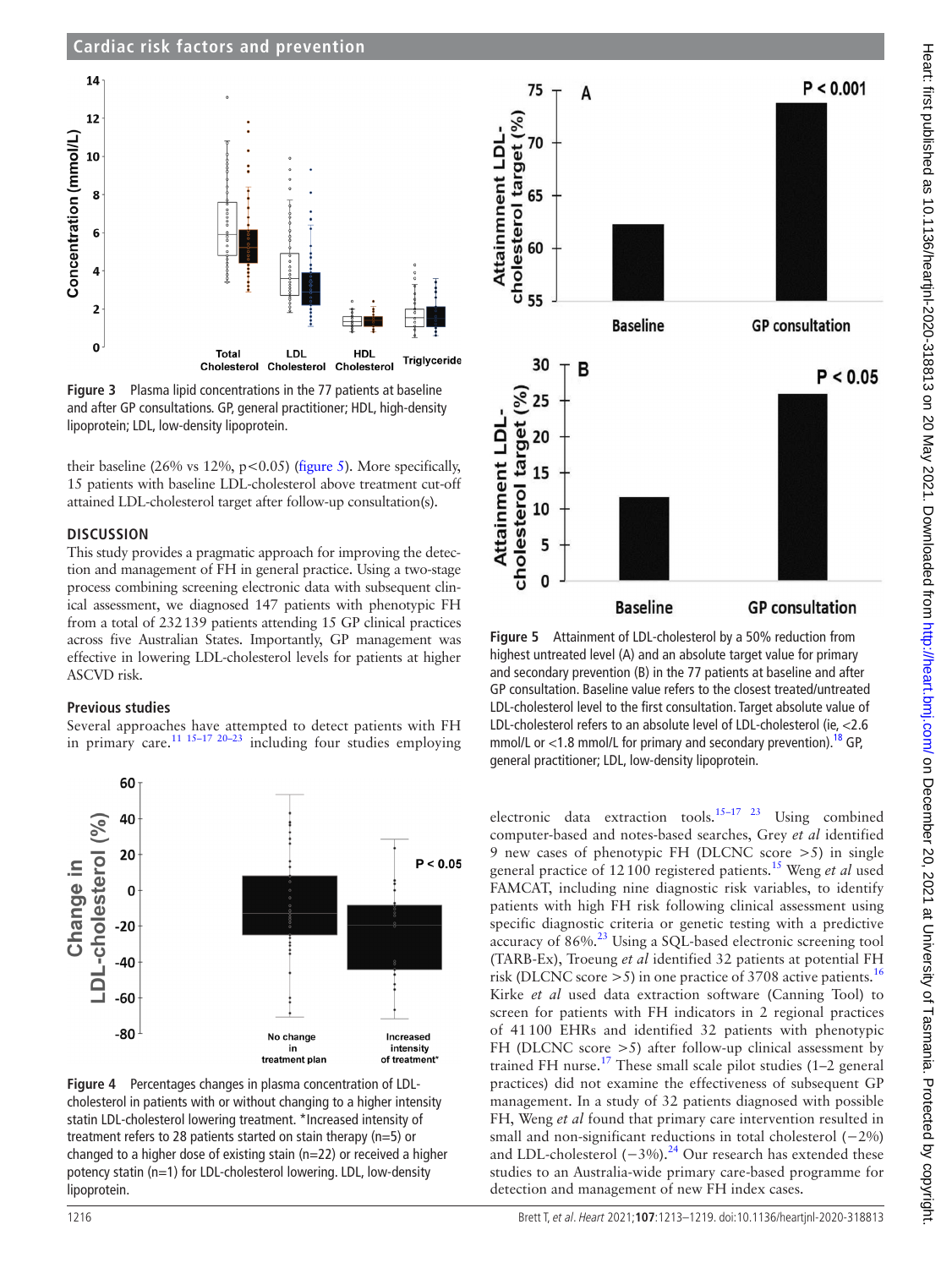# **Detection of patients with phenotypic FH**

Despite identifying 147 patients with phenotypic FH following GP assessment, over 30% did not undergo clinical assessment because they were not contactable or did not attend. Despite efforts by practices to invite patients at high-risk of FH, low capture rate was constrained by real-world clinical care priority setting. Lack of awareness and knowledge of FH among patients/ families may explain their underappreciation of the need to attend such assessment.<sup>5 6 8</sup> Further efforts are required to improve public awareness of FH.

# **Effectiveness of GP management in FH**

Given the lifelong risk for ASCVD associated with FH, intensive LDL-cholesterol reduction is required for these patients. While 65% of consented patients attained 50% LDL-cholesterol reduction from untreated highest LDL-cholesterol levels, only 16% attained guideline recommendation of absolute LDLcholesterol target level of  $\langle 2.6 \text{mmol/L} \rangle$  (or  $\langle 1.8 \text{mmol/L} \rangle$  in adults with ASCVD).<sup>5</sup> This observation is consistent with analyses from the FHAN and SAFEHEART registries where only 25% and 11% of patients with FH reached the LDL-cholesterol treatment target, respectively.<sup>725</sup> Our study identified a similar treatment gap in the primary care setting where currently recommended LDL-cholesterol targets are difficult to achieve for most patients with FH, probably due to inadequate treatment with high-intensity statins and other medications for persistent high LDL-cholesterol.

Evidence supports short-term and long-term benefits of lowering LDL-cholesterol for the prevention of ASCVD among patients with FH.<sup>5 6 18</sup> Our research found that implementing a pragmatic intervention plan by GPs (statin/ezetimibe medication±lifestyle advice) resulted in significant reduction in LDLcholesterol levels. As expected, the greatest LDL-cholesterol reduction was observed in patients changed to higher intensity LDL-cholesterol lowering treatment, resulting in an approximate 1.3mmol/L decrease in LDL-cholesterol. More importantly, the achieved absolute LDL-cholesterol target level reduction could translate into a 20%–25% relative reduction of global CV risk.<sup>[18](#page-6-8)</sup> In addition, we found that the proportion of patients with FH achieving treatment targets significantly increased with GP follow-up management. While the results were encouraging, there remained 74% of patients with FH failing to reach the recommended absolute LDL-cholesterol targets. This underscores the need for more intensive GP management including additional specialist support for greater use of more potent cholesterol-lowering medication (such as proprotein convertase subtilisin/kexin type 9 inhibitors) if applicable. Enhancing GP knowledge of FH and/or awareness of current guidelines to improve the effectiveness of FH management merits further investigation. $56$ 

More than 40% of patients with FH did not complete the study mainly by failing to attend follow-up consultations. It is difficult to control patient motivation in primary care where a myriad of competing factors including consultation costs take precedence in the mind of the patient. This underscores potential barriers to effective FH management from the patient perspective, including knowledge of FH and perception of ASCVD risk.<sup>[26](#page-6-14)</sup> Increasing community awareness of the importance of elevated cholesterol as a risk factor for ASCVD, as well as focused education (especially smoking cessation) for patients/ families with FH about this disorder and their high risk of ASCVD, is critically important.

# **Strengths and limitations**

Our study's strength includes the use of a two-stage process to facilitate an improved detection rate of FH. We used a pragmatic approach to investigate the effect of follow-up GP consultation and management of plasma LDL-cholesterol levels in primary care and piloted the inclusion of patients in the FH registry.<sup>56</sup>

Our study also has limitations. The accuracy of TARB-Ex extractions might have been affected by non-compliance with statin to correctly estimate untreated LDL-cholesterol, together with other factors, including poor quality of medical information in practice EHRs (eg, family history of CAD) and the presence of secondary hypercholesterolaemia, including cholestasis, nephrotic syndrome, steroid use, hypothyroidism. Whether use of age-specificity of untreated LDL-cholesterol levels or another case-finding algorithm could improve specificity for the detection of FH merits further investigation.<sup>27</sup> We cannot exclude the possibility that detection of FH could be missed in patients with DLCNC score of 3–4 (possible FH) but this would require assessment of a much larger sample.

The low numbers undertaking follow-up consultations reflect reality in clinical practice and are acknowledged as potential bias in our findings. The pragmatic design of our study also did not allow us to employ a placebo-controlled design to study the effects of GP management on plasma LDL-cholesterol in general practice. Hence, our findings need to be interpreted with caution. Despite GPs and PNs receiving education and training on FH, poor knowledge and awareness of the condition might have impacted detection yield.<sup>28</sup> Other barriers, including limited time and resources for training and diagnostic assessment, also need to be considered. The follow-up period for some was relatively short  $(\sim)$  months) and might not allow enough time to determine the programme's effectiveness. Variations in compliance with lifestyle advice and medications between patients might have confounded the analysis and merits further investigation. While we identified 359 close relatives as potential targets, cascade testing was not formally implemented. The logistics of undertaking cascade testing in primary care needs further exploration with lack of practice infrastructure seen as a major barrier. The involvement of specialist lipid clinics in family cascade testing through GP referrals is available in major cities but further extension should be considered. Our study did not involve genetic testing and numbers of confirmed phenotypes with a potential mutation remain unknown. Children and people under 18 years of age were not included in the TARB-Ex search and represent another potential missed opportunity to improve FH detection. Whether the improvement in LDL-cholesterol level and change in treatment was due to the behaviour change in patients after their FH diagnosis and face-to-face consultations with GPs, merits further investigation.

## **CONCLUSION AND FUTURE DIRECTIONS**

FH is a major public health problem with a need to address the gap in care.<sup>2 5–7</sup> Early detection and treatment of FH is recommended to reduce the risk of ASCVD.<sup>256</sup> However, most affected individuals remain undiagnosed and undertreated. While cascade screening is the most cost-effective means of finding new index cases,<sup>29</sup> it requires a targeted approach to increase their identification. Using a pragmatic approach with existing infrastructure, our study shows a nationwide, two-stage screening programme based on general practice is feasible. The study also highlights the importance of follow-up consultation and management by GPs in improving treatment in high-risk patients. Further research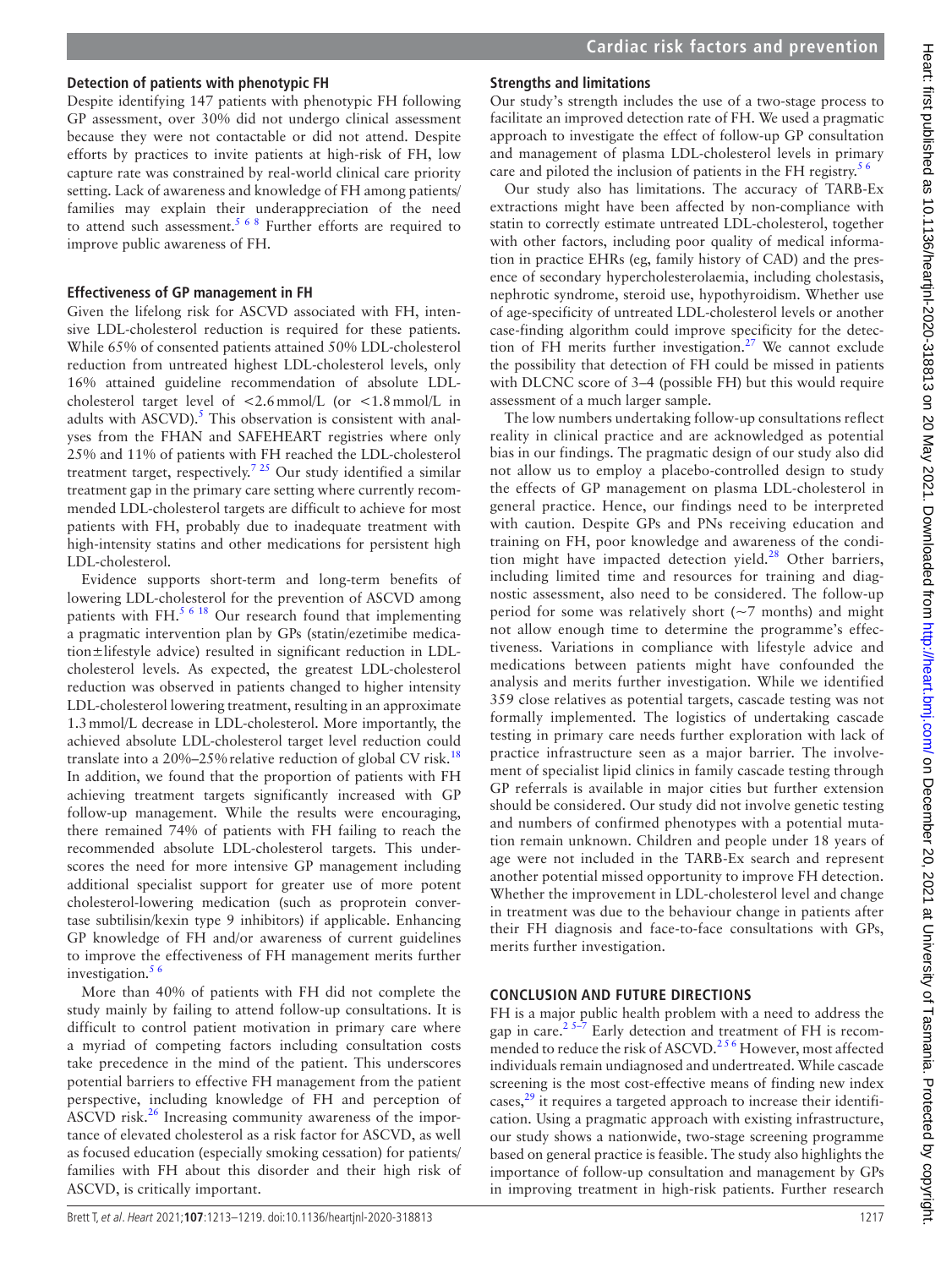# **Cardiac risk factors and prevention**

into improving compliance with lifestyle advice and medications merits investigation.

Several strategies may enhance detection of FH, including universal screening of children, child-parent cascade testing, and screening of patients presenting to coronary care units.<sup>[5 6 10 22](#page-5-2)</sup> There is a need to integrate our general practice approach with these strategies to further enhance the detection of FH, particularly in the young. Other challenges include the integration of GP and specialist services.<sup>13 30</sup> Health economic evaluation and patient perceptions (ie, outcomes and experience) of our approach will be reported separately. The systematic implementation of a primary case-based cascade testing programme among close relatives of newly identified FH index cases also merits investigation.

#### **Key messages**

#### **What is already known on this subject?**

- ► Familial hypercholesterolaemia (FH) is an underdiagnosed and undertreated inherited disorder largely due to a lack of effective screening and management strategies for improving care of FH.
- $\triangleright$  General practice is increasingly recommended as an optimal setting for FH screening and management.

#### **What might this study add?**

- ► Our study provides a pragmatic approach to identify 147 patients with FH from a total of 232 139 patients attending 15 general practices across five Australian States.
- ► We also demonstrate that follow-up consultation and management is effective in lowering LDL-cholesterol levels by 16% as a consequence of increased intensity in statin therapy and we identified 359 first-degree and second-degree relatives from FH index cases suitable for cascade screening.

#### **How might this impact on clinical practice?**

- ► A pragmatic approach integrating electronic medical record tools and clinical GP follow-up consultation is a feasible method to identify and better manage patients with FH in primary healthcare.
- ► Improved infrastructure in primary care is needed to undertake cascade testing of close relatives of FH index patients.

#### **Author affiliations**

<sup>1</sup>General Practice and Primary Health Care Research Unit, School of Medicine, The University of Notre Dame Australia, Fremantle, Western Australia, Australia <sup>2</sup> General Practitioner, Mosman Park Medical Centre, Perth, Western Australia, Australia

<sup>3</sup>Medical School, The University of Western Australia, Perth, Western Australia, Australia

4 Launceston Clinical School, University of Tasmania, Launceston, Tasmania, Australia 5 Mackay Clinical School, James Cook University, Mackay, Queensland, Australia <sup>6</sup>School of Medicine, Deakin University, Geelong, Victoria, Australia

<sup>7</sup>School of Medicine, The University of Notre Dame Australia, Sydney, New South Wales, Australia

<sup>8</sup>School of Population and Global Health, The University of Western Australia, Perth, Western Australia, Australia

<sup>9</sup>Department of Chemical Pathology, Royal Prince Alfred Hospital, New South Wales Health Pathology, Sydney, New South Wales, Australia

<sup>10</sup>Division of General Practice, The University of Western Australia, Perth, Western Australia, Australia

<sup>11</sup>School of Medicine, The University of Notre Dame Australia, Fremantle, Western Australia, Australia

<sup>12</sup>Lipid Disorders Clinic, Cardiometabolic Service, Department of Cardiology and Internal Medicine, Royal Perth Hospital, Perth, Western Australia, Australia

**Acknowledgements** We thank the staff and patients at the participating general practices for their assistance in the study. Also, to T Grace, L Troeung, W Chan She Ping-Delfos, L Hall, V Foulkes-Taylor, K Holloway-Kew, D Campbell and S Wilks for project management support and to M Bulsara for statistical advice.

**Contributors** TB conceived, designed and conducted the study, provided methodological support including practice visits, conducted the analyses, interpreted the results and wrote, read and edited the manuscript. DC conducted the analyses, interpreted the results and wrote, read and edited the manuscript. JR, CHeal, GG, CHesp contributed to study design, conducted the study, read and edited the manuscript. CVG, CC, BS helped conduct the study, read and edited the manuscript. DAR, IL, AV and JP contributed to study conception and design, read and edited the manuscript. DS and GW contributed to study conception and design, interpretation of results, provided specialist support, read and edited the manuscript.

**Funding** The study was supported by the National Health Medical Research Council (NHMRC) partnership grant (GNT1142883). Royal Perth Hospital Medical Research Foundation provided FH registry funding. Mackay Base Hospital Research Funding provided funding for the Queensland arm. WATHN provided support for community conversations in WA. The Western Australia Department of Health provided funding support for study analysis. The WA & QLD study arms were supported by funding from Sanofi-Aventis Australia Pty Ltd (Sanofi). The NSW arm was supported by funding from Amgen Australia Pty Ltd.

**Disclaimer** Neither Sanofi nor Amgen were involved in the design, collection, analysis, interpretation or reporting of the study, but were given the opportunity to review the manuscript prior to publication. The decision to submit for publication was made independently by the authors. Sanofi and Amgen will be allowed access to all de-identified data from the study for research and audit purposes, if requested.

**Competing interests** TB has received honoraria for lectures or research grants from Amgen and Sanofi. DAR has received research grants from Sanofi and WA Department of Health, and travel and accommodation support from Amgen. GW has received honoraria for lectures and advisory boards or research grants from Amgen, Arrowhead, AstraZeneca, Esperion, Kowa, Novartis, Regeneron and Sanofi.

#### **Patient consent for publication** Not required.

**Ethics approval** The study was approved by the Human Research Ethics Committee of The University of Notre Dame Australia (Protocol ID 0 16 067F).

**Provenance and peer review** Not commissioned; externally peer reviewed.

**Data availability statement** Data are available on reasonable request.

**Supplemental material** This content has been supplied by the author(s). It has not been vetted by BMJ Publishing Group Limited (BMJ) and may not have been peer-reviewed. Any opinions or recommendations discussed are solely those of the author(s) and are not endorsed by BMJ. BMJ disclaims all liability and responsibility arising from any reliance placed on the content. Where the content includes any translated material, BMJ does not warrant the accuracy and reliability of the translations (including but not limited to local regulations, clinical guidelines, terminology, drug names and drug dosages), and is not responsible for any error and/or omissions arising from translation and adaptation or otherwise.

**Open access** This is an open access article distributed in accordance with the Creative Commons Attribution Non Commercial (CC BY-NC 4.0) license, which permits others to distribute, remix, adapt, build upon this work non-commercially, and license their derivative works on different terms, provided the original work is properly cited, appropriate credit is given, any changes made indicated, and the use is non-commercial. See: [http://creativecommons.org/licenses/by-nc/4.0/.](http://creativecommons.org/licenses/by-nc/4.0/)

#### **ORCID iDs**

Tom Brett <http://orcid.org/0000-0003-4723-742X> Dick C Chan<http://orcid.org/0000-0001-7658-5197>

## **REFERENCES**

- <span id="page-5-0"></span>1 Borén J, Chapman MJ, Krauss RM, et al. Low-Density lipoproteins cause atherosclerotic cardiovascular disease: pathophysiological, genetic, and therapeutic insights: a consensus statement from the European atherosclerosis Society consensus panel. [Eur Heart J](http://dx.doi.org/10.1093/eurheartj/ehz962) 2020;41:2313-30.
- <span id="page-5-1"></span>2 Representatives of the Global Familial Hypercholesterolemia Community, Wilemon KA, Patel J, et al. Reducing the clinical and public health burden of familial hypercholesterolemia: a global call to action. [JAMA Cardiol](http://dx.doi.org/10.1001/jamacardio.2019.5173) 2020;5:217–29.
- 3 Hu P, Dharmayat KI, Stevens CAT, et al. Prevalence of familial hypercholesterolemia among the general population and patients with atherosclerotic cardiovascular disease: a systematic review and meta-analysis. [Circulation](http://dx.doi.org/10.1161/CIRCULATIONAHA.119.044795) 2020;141:1742-59.
- 4 Watts GF, Shaw JE, Pang J, et al. Prevalence and treatment of familial hypercholesterolaemia in Australian communities. [Int J Cardiol](http://dx.doi.org/10.1016/j.ijcard.2015.03.027) 2015;185:69-71.
- <span id="page-5-2"></span>5 Watts GF, Gidding SS, Mata P, et al. Familial hypercholesterolaemia: evolving knowledge for designing adaptive models of care. [Nat Rev Cardiol](http://dx.doi.org/10.1038/s41569-019-0325-8) 2020;17:360-77.